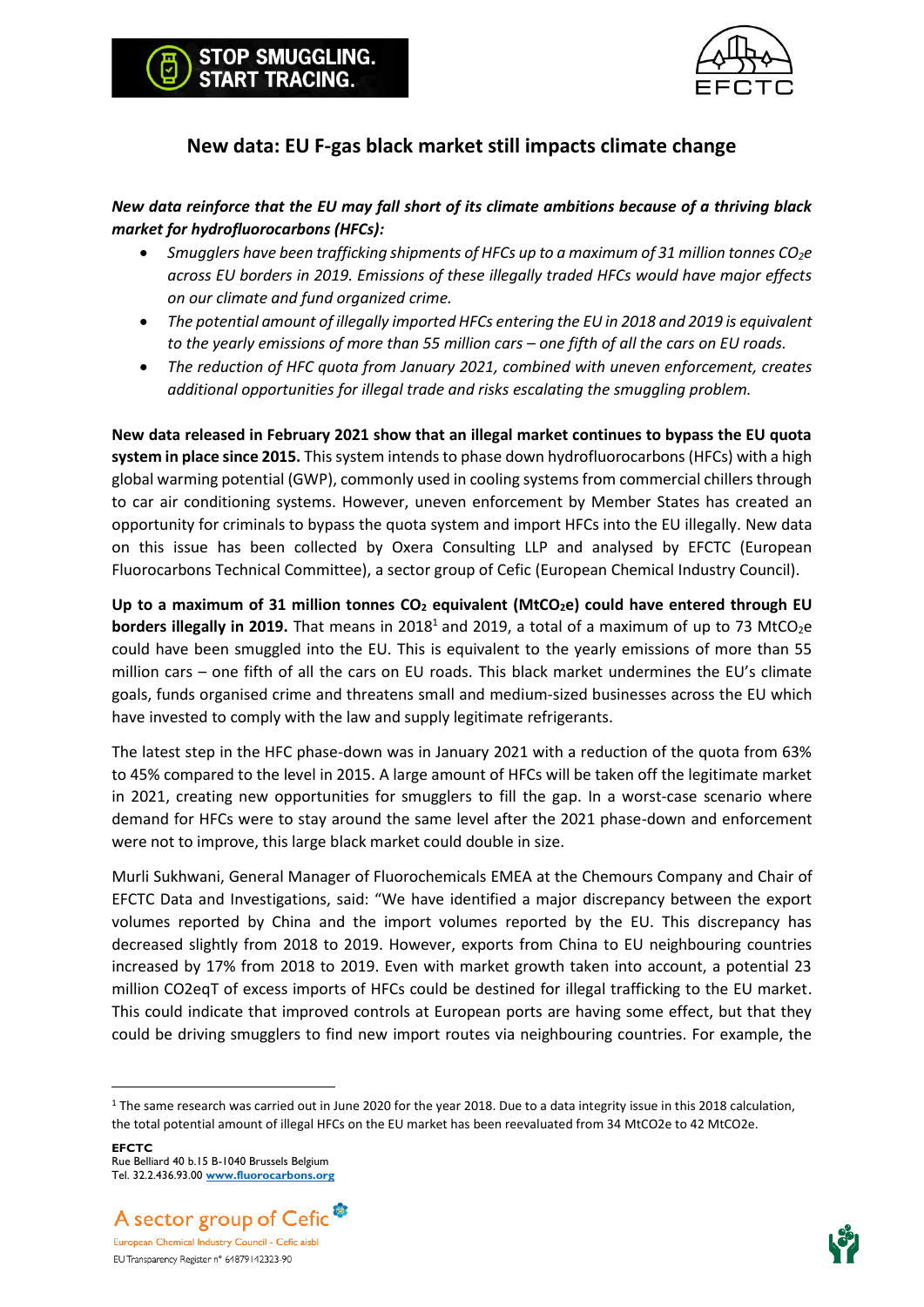



biggest seizure of illegally traded HFCs to date was stopped in August 2020 in Romania, coming from Turkey."<sup>2</sup>

Ville Itälä, Director-General of OLAF, said:

"We are happy to see that the EU's increased enforcement efforts since 2019 are clearly visible in the data. However, from our experience the black market is still a huge challenge. 2020 saw the largest seizures of illegal HFCs ever. At peak times, we alerted member states of illegal shipments on a daily basis. When a shipment is stopped somewhere, we often observe a decrease in illegal activity in that member state, with smugglers using different routes to get into the EU. As the EU strives to be the first climate neutral continent with its European Green Deal, OLAF will continue to play its part in combatting this illegal and environmentally damaging trade."

#### *In response to recent EU reports*

In two recent reports, the EU acknowledged that a black market for HFCs exists but could not quantify its size. The European Environmental Agency (EEA) [claimed](https://www.eea.europa.eu/highlights/use-of-climate-warming-fluorinated) that the HFC phase-down is progressing according to plan, disregarding illegal imports in the analysis because "it does not appear possible to quantify customs evasion". In an [evaluation](https://ec.europa.eu/clima/sites/clima/files/f-gas/docs/20201216_c_2020_8842_en.pdf) of the phase-down in December 2020, the European Commission stated that comparing international trade statistics might not provide a fully accurate picture, due to trade (re-) routing.

Murli Sukhwani from EFCTC said: "Illegal trading happens under the radar and is never reported to authorities. While trade routes certainly pass through Europe, EFCTC's collaboration with private investigator Kroll shows that the lack of control on T1 transit shipments makes this a preferred mode of transit for smugglers to place HFCs on the European market illegally. The Oxera database and EFCTC analysis provides the most accurate picture on illegal trade of HFCs to date. The large amount of potential illegal imports call for better enforcement of the legislation to safeguard EU climate targets."

#### *Next steps in 2021*

EFCTC will continue to act on this issue in 2021, by collecting evidence of illegal activities through the multi-language confidential **EFCTC** Action Line and inviting the entire value chain to join the **EFCTC** [Pledge](https://stopillegalcooling.eu/pledge/) to #SayNoToIllegalHFCs. More than 280 individuals and organisations have already pledged to do their part in the fight against illegal HFCs. With this initiative, EFCTC hopes to raise awareness and encourage action across the value chain to eradicate the black market.

Wimar Wysluch, a pledger, from the German Surveyor's Council on Refrigeration, Air Conditioning and Heat Pumps said:

*"We have joined the pledge because we are concerned about the black market and committed to raising awareness within the value chain. Infrequent and ineffective controls massively reduce the risk of being caught using illegally traded refrigerants. Unfortunately, this leaves it up to individual companies to counter the black market. As an expert, I can only recommend to all those who are involved to always act consistently and according to the law – even if it means losing a customer."* 

**EFCTC** Rue Belliard 40 b.15 B-1040 Brussels Belgium Tel. 32.2.436.93.00 **[www.fluorocarbons.org](http://www.fluorocarbons.org/)**





<sup>2</sup> [https://ec.europa.eu/anti-fraud/media-corner/news/05-08-2020/76-tonnes-illicit-refrigerant-gases-detained-romania](https://ec.europa.eu/anti-fraud/media-corner/news/05-08-2020/76-tonnes-illicit-refrigerant-gases-detained-romania-thanks-olaf_en)[thanks-olaf\\_en](https://ec.europa.eu/anti-fraud/media-corner/news/05-08-2020/76-tonnes-illicit-refrigerant-gases-detained-romania-thanks-olaf_en)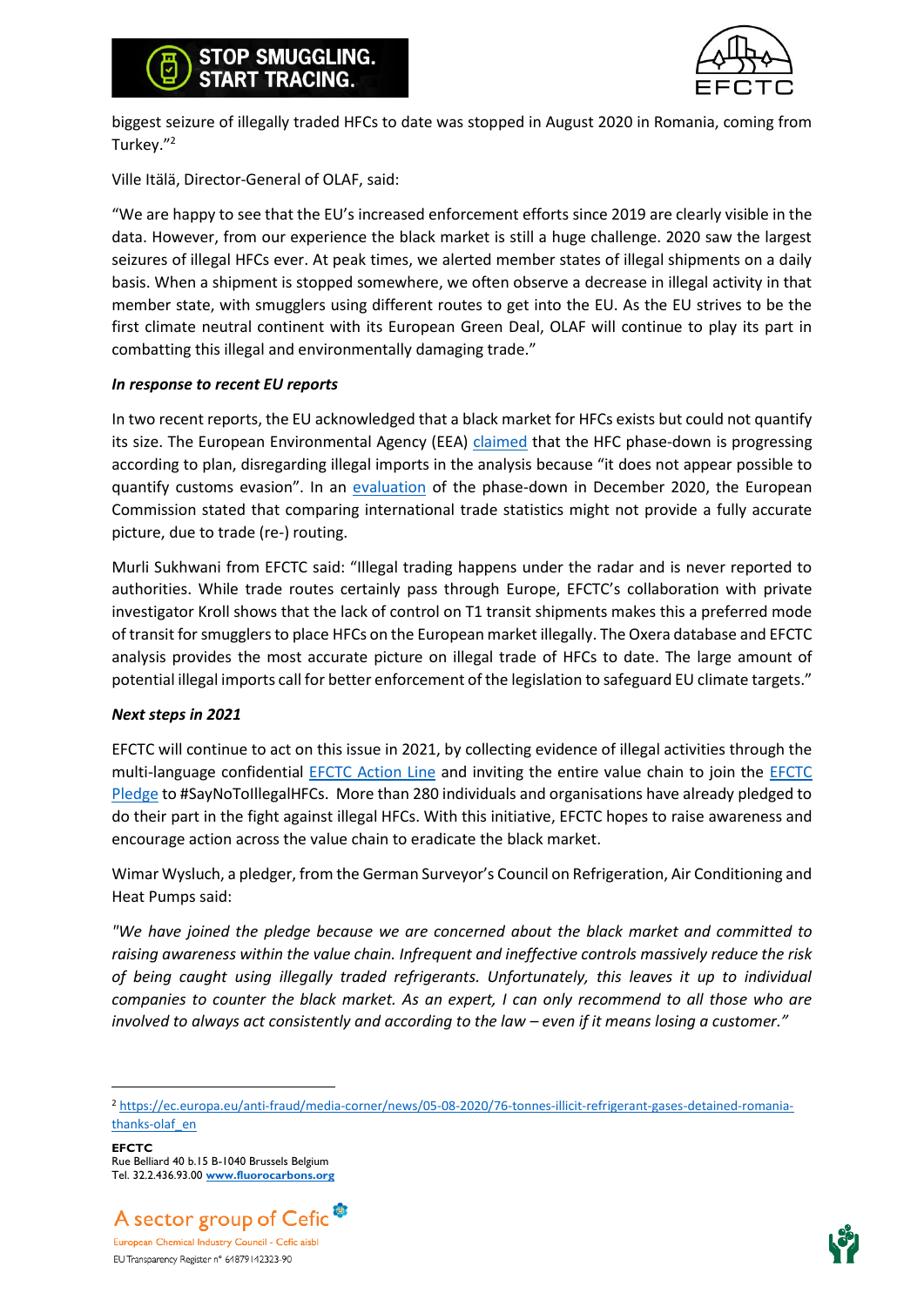# STOP SMUGGLING.<br>START TRACING.



#### **For more information please contact:**

George Candon George.Candon@hkstrategies.com +32 489 46 78 48

#### **[www.fluorocarbons.org](http://www.fluorocarbons.org/)**

#### **About EFCTC**

The European FluoroCarbons Technical Committee is a sector group of the European Chemical Industry Council (Cefic) – EU Transparency Register n° 64879142323-90 – and represents the companies Arkema, Chemours, Daikin Chemical, Honeywell and Koura. Its main objectives are to provide up to date information about applications, safety, health and environmental effects for HFCs (hydrofluorocarbons), HFOs (hydrofluoro-olefins), and the relevant European and international legislation.

**EFCTC** Rue Belliard 40 b.15 B-1040 Brussels Belgium Tel. 32.2.436.93.00 **[www.fluorocarbons.org](http://www.fluorocarbons.org/)**



EU Transparency Register n° 64879142323-90

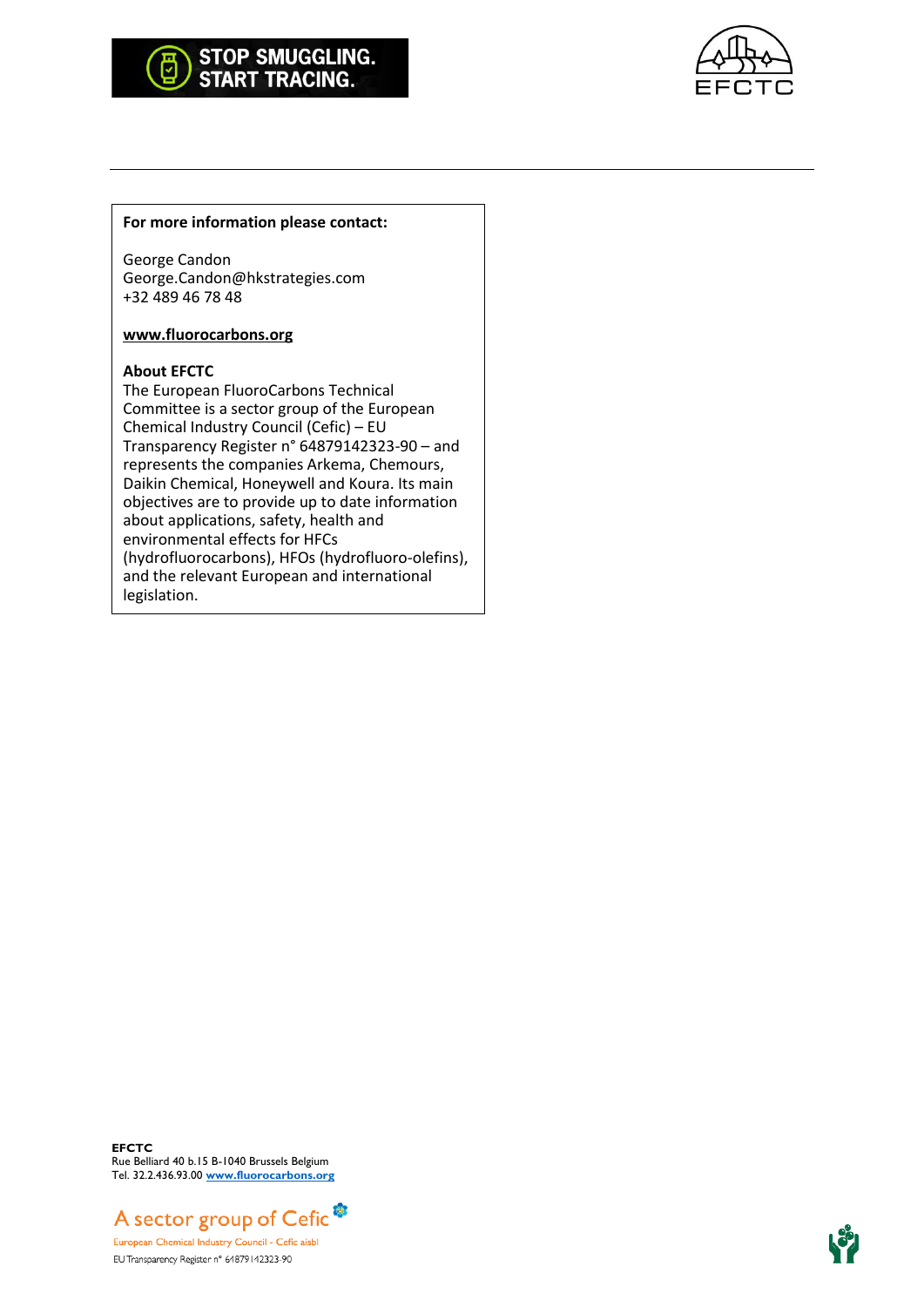

# **Public Q&A**

#### 1. What are HFCs?

HFCs, or hydrofluorocarbons, are gases manufactured for use in refrigeration, air conditioning, foam blowing, aerosols, fire protection and solvents. They were developed as alternatives to chlorofluorocarbons (CFCs), ozone-depleting substances that have been phased out since 1996 under the Montreal Protocol. HFCs are organic compounds that contain fluorine and hydrogen atoms. Unlike their predecessor CFCs, they do not have any ozone-depletion potential. The global-warming potential of HFCs varies depending upon the product but on average is up to thousands of times greater than carbon dioxide (GWP = 1). During regular use of refrigeration products, HFCs are contained within the refrigeration system and releases into the environment are minimised by proper installation, strong leak control and recovery/recycling.

#### 2. What is the F-gas regulation?

The EU F-gas regulation (517/2014) entered into force on 1 January 2015 to combat the climate change impacts of HFCs by gradually reducing the quantity that can be placed on the EU market through a quota system. Named companies (European and overseas) receive specific HFC quota allocations for any given year. The aim is to achieve a 79% reduction of HFCs on 2012 figures by 2030.

3. Why are these illegal imports coming into Europe?

Illegal smuggling of HFCs is made possible by the uneven enforcement by Member States of the F-gas regulation. Where fines are low, criminal organisations simply factor in the possibility of a fine as a marginal business cost. In their eyes, this is an acceptable risk compared to the profits that can be made.

4. How do I know whether an HFC cylinder is illegal?

We encourage people to buy only from trusted suppliers, to always ask where a product is from, to avoid offers that are abnormally cheap or requesting cash payment, as well as single-use canisters as they are illegal on the EU market and therefore are smuggled goods. By joining our pledge on [www.stopillegalcooling.eu/pledge](http://www.stopillegalcooling.eu/pledge) the value chain receives more information about what they can do to identify illegal cylinders and stop the illegal market for HFCs.

#### 5. What does this new data tell us?

The joint analysis by Oxera and EFCTC reveals two major trade flows that could be hiding illegal imports: Firstly, Oxera data, analysed by the EFCTC, revealed a gap of 9 million CO2eqT in 2019 between the reported exports from China to the EU and the official EU reports on imports from China. This discrepancy could be feeding a thriving black market in HFCs. Secondly, Oxera identified a 17% increase in HFC exports from China to EU neighbouring countries between 2018 and 2019, the second largest increase since 2016. An analysis by EFCTC has shown that market growth does not account for this spectacular increase in imports There is a 23 million  $CO_2$ eqT excess in exports above those justified by market dynamics.

In summary, as calculated by the EFCTC, the combined quantity of unexplained exports/imports of HFCs from China plus the excess quantities entering neighbouring countries means that the potential maximum quantities of illegal HFCs that could be available to enter the EU is  $31M CO<sub>2</sub>$ eqT.

6. How did you come to these findings?

**EFCTC** Rue Belliard 40 b.15 B-1040 Brussels Belgium Tel. 32.2.436.93.00 **[www.fluorocarbons.org](http://www.fluorocarbons.org/)**

![](_page_3_Picture_16.jpeg)

![](_page_3_Picture_17.jpeg)